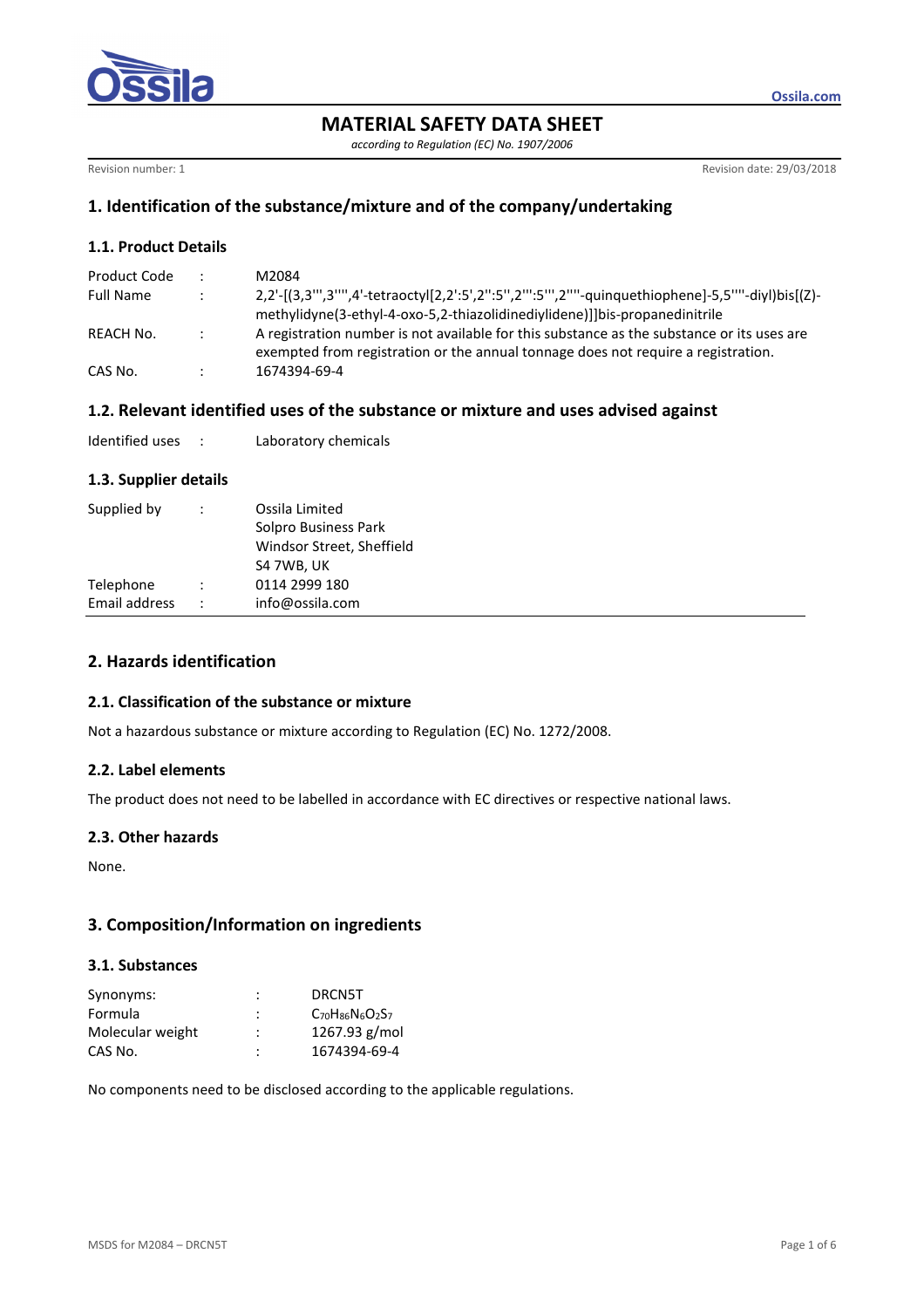## **4. First aid measures**

## **4.1. Description of first aid measures**

#### **After Inhalation**

Remove person to fresh air. If not breathing, give person artificial respiration.

## **After skin contact**

Wash with soap and water.

**After eye contact**  Flush with copious amounts of water as a precaution.

**After Ingestion**  Rinse out mouth with water.

## **4.2. Most important symptoms and effects, both acute and delayed**

The most important known symptoms and effects are described in section 11.

## **4.3. Indication of any immediate medical attention and special treatment needed**

No data available.

## **5. Fire fighting**

## **5.1. Extinguishing media**

**Suitable extinguishing media**: Dry chemical, alcohol-resistant foam, carbon dioxide or water spray. Consult with local fire authorities before attempting large scale fire-fighting operations.

#### **5.2. Special hazards arising from the substance of mixture**

**Hazardous combustion products:** Carbon oxides, nitrogen oxides, sulfur oxides.

#### **5.3. Advice for firefighters**

Wear a self-contained breathing apparatus if necessary. During a fire, irritating and highly toxic gases and vapours may be generated by thermal decomposition.

## **6. Accidental release measures**

#### **6.1. Personal precautions, protective equipment and emergency procedures**

Wear personal protective equipment (section 8). Avoid dust formation. Ensure room is well ventilated.

#### **6.2. Environmental precautions**

Do not let product enter drains.

#### **6.3. Containment and cleaning**

Contain and clean up spill if safe to do so using an electrically protected vacuum cleaner or by wet-brushing. Dispose of dry waste in closed container for proper disposal according to local regulations.

# **7. Handling and storage**

## **7.1. Precautions for safe handling**

MSDS for M2084 – DRCN5T Page 2 of 6 Avoid formation of dust and aerosols. Provide exhaust ventilation in places where dust is formed.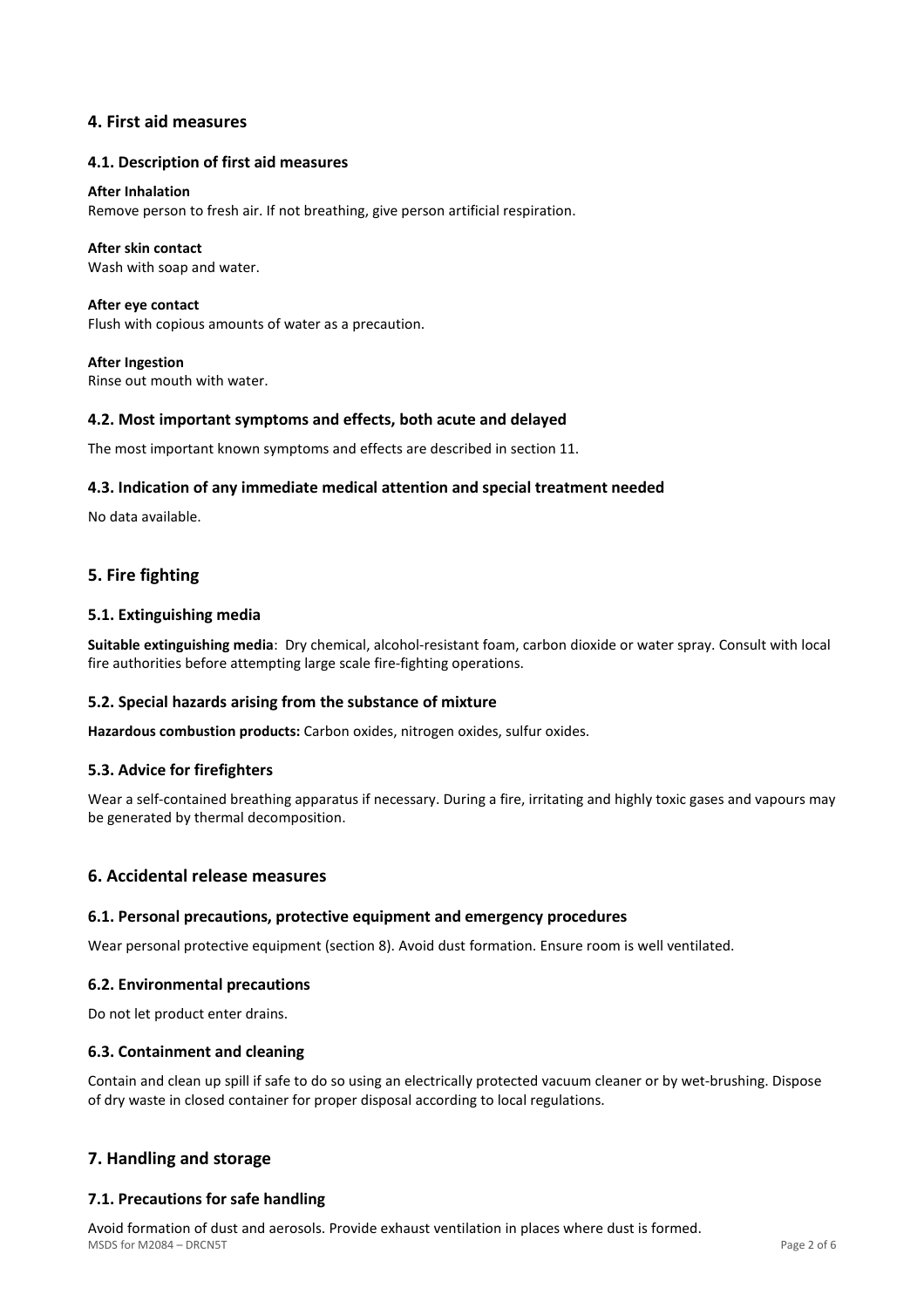## **7.2. Conditions for safe storage, including any incompatibilities**

Store in a cool, dry and well-ventilated place inside of a tightly sealed container. Reseal containers that have been opened and keep upright to prevent leakage.

## **7.3. Specific end uses**

Use in laboratories.

## **8. Exposure controls / Personal protection**

#### **8.1. Control parameters**

#### **Components with workplace control parameters**

Contains no substances with occupational exposure limit values.

#### **Biological occupational exposure limits**

This product does not contain any hazardous materials with biological limits.

#### **8.2. Exposure controls**

#### **Engineering measures**

Handle in accordance with good industrial engineering/laboratory practices for hygiene and safety. Ensure eyewash stations and safety showers are close to the laboratory workstation. Ensure good general ventilation is present when handling the product.

#### **Personal protective equipment**

**Eyes:** Wear safety glasses with side-shields conforming to appropriate government standards such as NOISH (US) or EN166 (EU).

**Skin**: Handle with appropriate gloves and use proper glove removal technique to avoid skin contact. Dispose of gloves in accordance with applicable laws. Wash and dry hands.

The selected protective gloves must satisfy the specifications of EU Directive 89/686/EEC and the standard EN 374 derived from it.

**Clothing:** Wear complete suit protecting against chemicals; the type of equipment should be appropriate for the concentration and amount of dangerous substance used.

**Respirators:** Where protection from nuisance dusts is needed, use type N95 (US) or type P1 (EN 143) dust masks or those approved under appropriate government standards such as NIOSH (US) or CEN (EU).

#### **General hygiene measures**

Wash thoroughly after handling. Wash contaminated clothing before reuse.

## **9. Physical and chemical properties**

#### **9.1. Information on basic physical and chemical properties**

| Appearance              | Dark solid powder/crystals |
|-------------------------|----------------------------|
| Odour                   | No data available          |
| Odour threshold         | No data available          |
| рH                      | No data available          |
| Melting/freezing point  | $^{\circ}$ 217 °C (DSC)    |
| Boiling point/range     | No data available          |
| Flash point             | No data available          |
| Evaporation rate        | No data available          |
| Flammability            | No data available          |
| <b>Explosive limits</b> | No data available          |

MSDS for M2084 – DRCN5T Page 3 of 6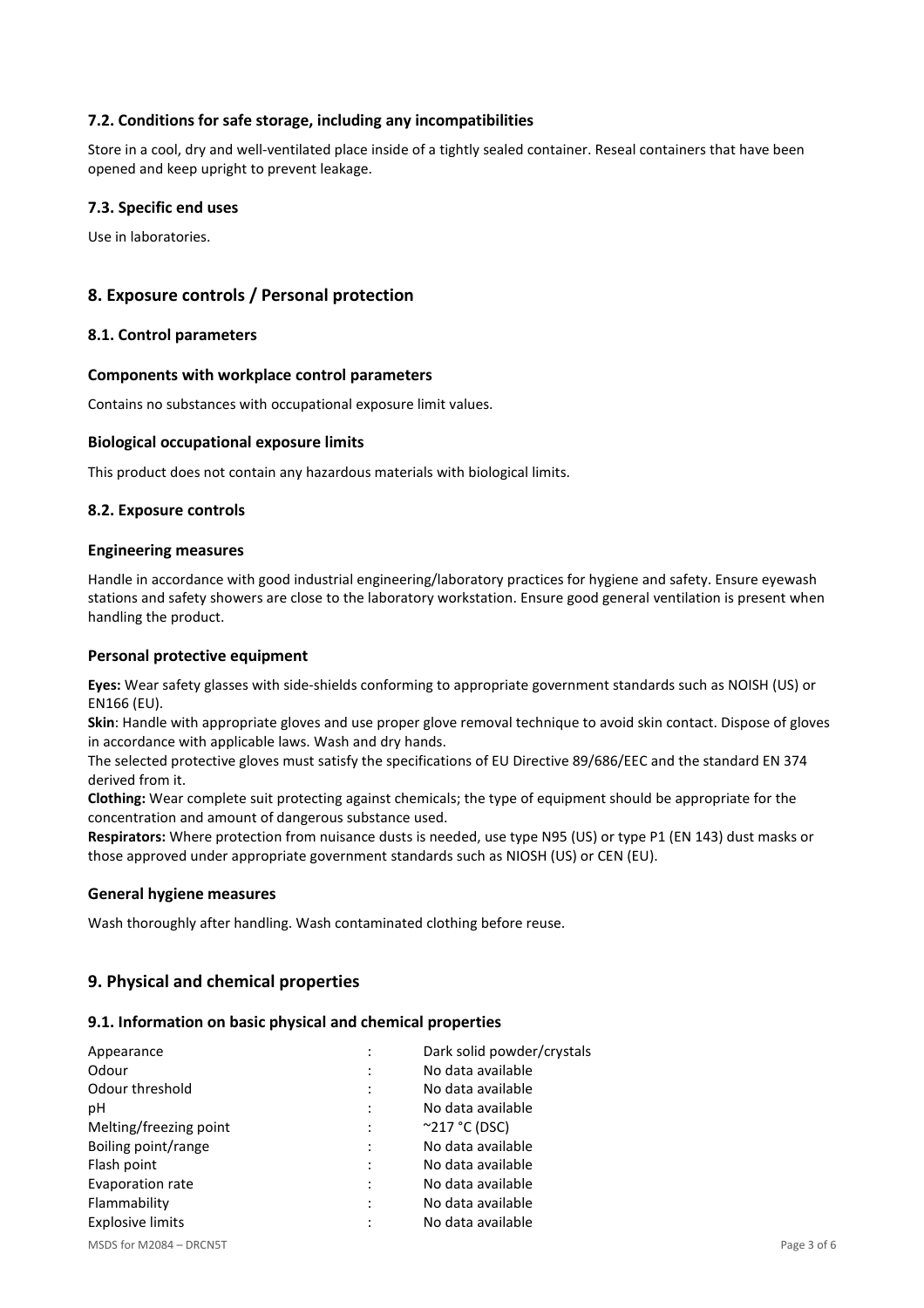| Vapour pressure                        |   | No data available |
|----------------------------------------|---|-------------------|
| Vapour density                         |   | No data available |
| Relative density                       |   | No data available |
| Solubility(ies)                        |   | No data available |
| Partition coefficient: n-octanol/water |   | No data available |
| Autoignition temperature               |   | No data available |
| Decomposition temperature              | ٠ | No data available |
| Viscosity                              |   | No data available |
| <b>Explosive properties</b>            |   | No data available |
| Oxidising properties                   |   | No data available |

## **9.2. Other safety information**

No data available.

# **10. Stability and reactivity**

#### **10.1 Reactivity**

No data available.

#### **10.2. Chemical stability**

Stable under normal temperatures and pressures under recommended storage conditions.

#### **10.3. Possibility of hazardous reactions**

No data available.

### **10.4. Conditions to avoid**

No data available.

#### **10.5. Incompatible materials**

Strong oxidising agents.

## **10.6. Hazardous decomposition products**

No known hazardous decomposition products.

### **11. Toxicological information**

#### **11.1. Information on toxicological effects**

**Acute toxicity**  No data available. **Skin corrosion/irritation**  No data available. **Serious eye damage/eye irritation**  No data available. **Respiratory or skin sensitization**  No data available. **Germ cell mutagenicity**  No data available. **Carcinogenicity**  No data available. **Reproductive toxicity**  No data available.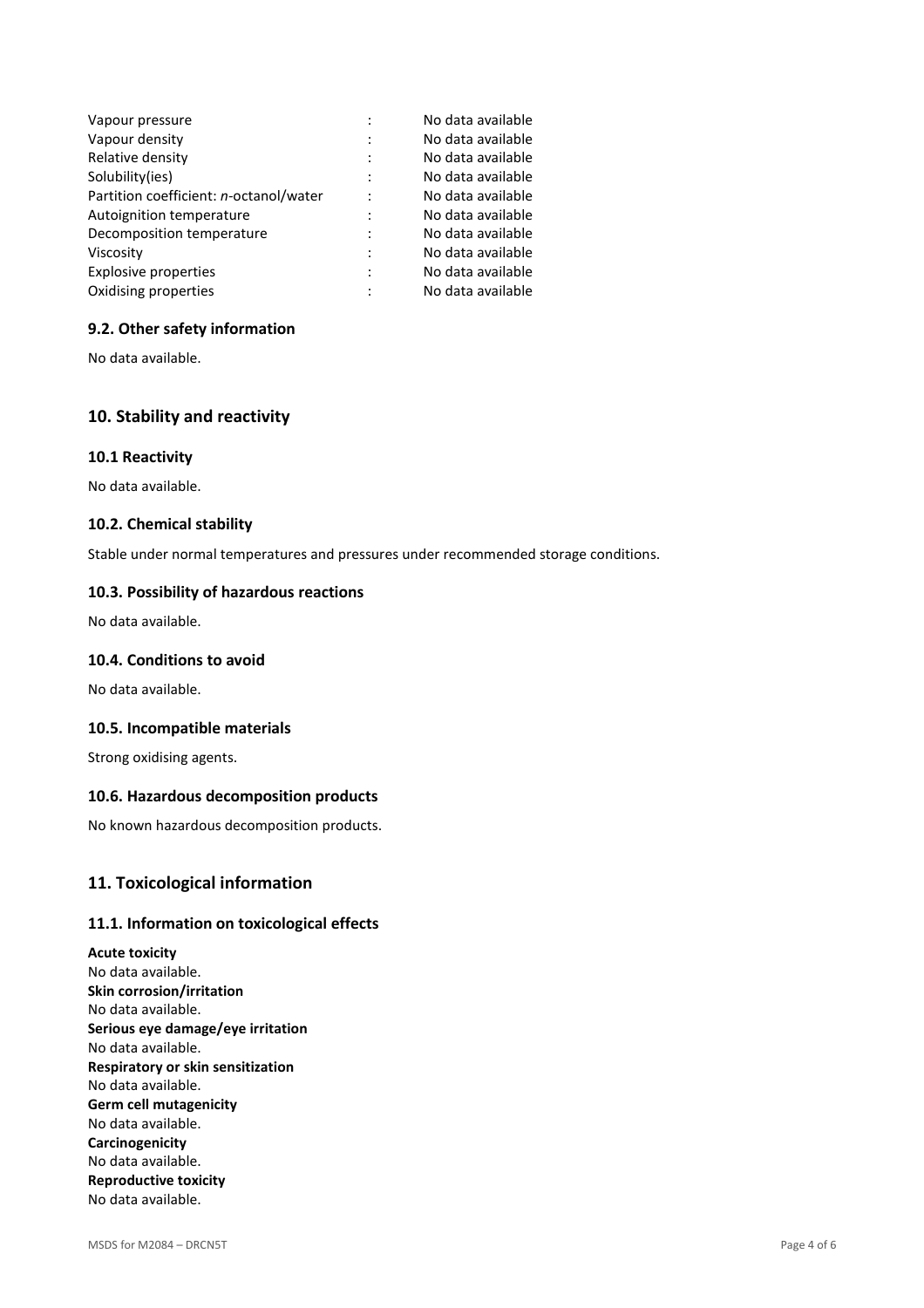**Specific target organ toxicity - single exposure**  No data available. **Specific target organ toxicity - repeated exposure**  No data available. **Aspiration hazard**  No data available. **Routes of exposure**  Eye contact, ingestion, inhalation, skin contact. **Signs and Symptoms of Exposure**  No data available.

To the best of our knowledge, the chemical, physical, and toxicological properties have not been thoroughly investigated.

## **12. Ecological information**

## **12.1. Toxicity**

No data available.

#### **12.2. Persistence and degradability**

No data available.

#### **12.3. Bioaccumulative potential**

No data available.

#### **12.4. Mobility in soil**

No data available.

### **12.5. Results of PBT and vPvB assessment**

PBT/vPvB assessment not available as chemical safety assessment not required/not conducted.

#### **12.6. Other adverse effects**

No data available.

#### **13. Disposal**

### **13.1. Waste treatment methods**

#### **Product**

Burn in a chemical incinerator equipped with an afterburner and scrubber. Observe all federal, state and local environmental regulations and directives on waste and hazardous waste. Offer surplus material to a licensed professional waste disposal professional.

#### **Contaminated packaging**

Dispose of as unused product.

## **14. Transport**

Non-hazardous for road, air and sea transport.

**IATA:** Not regulated as a hazardous material. **IMO:** Not regulated as a hazardous material. **RID/ADR:** Not regulated as a hazardous material.